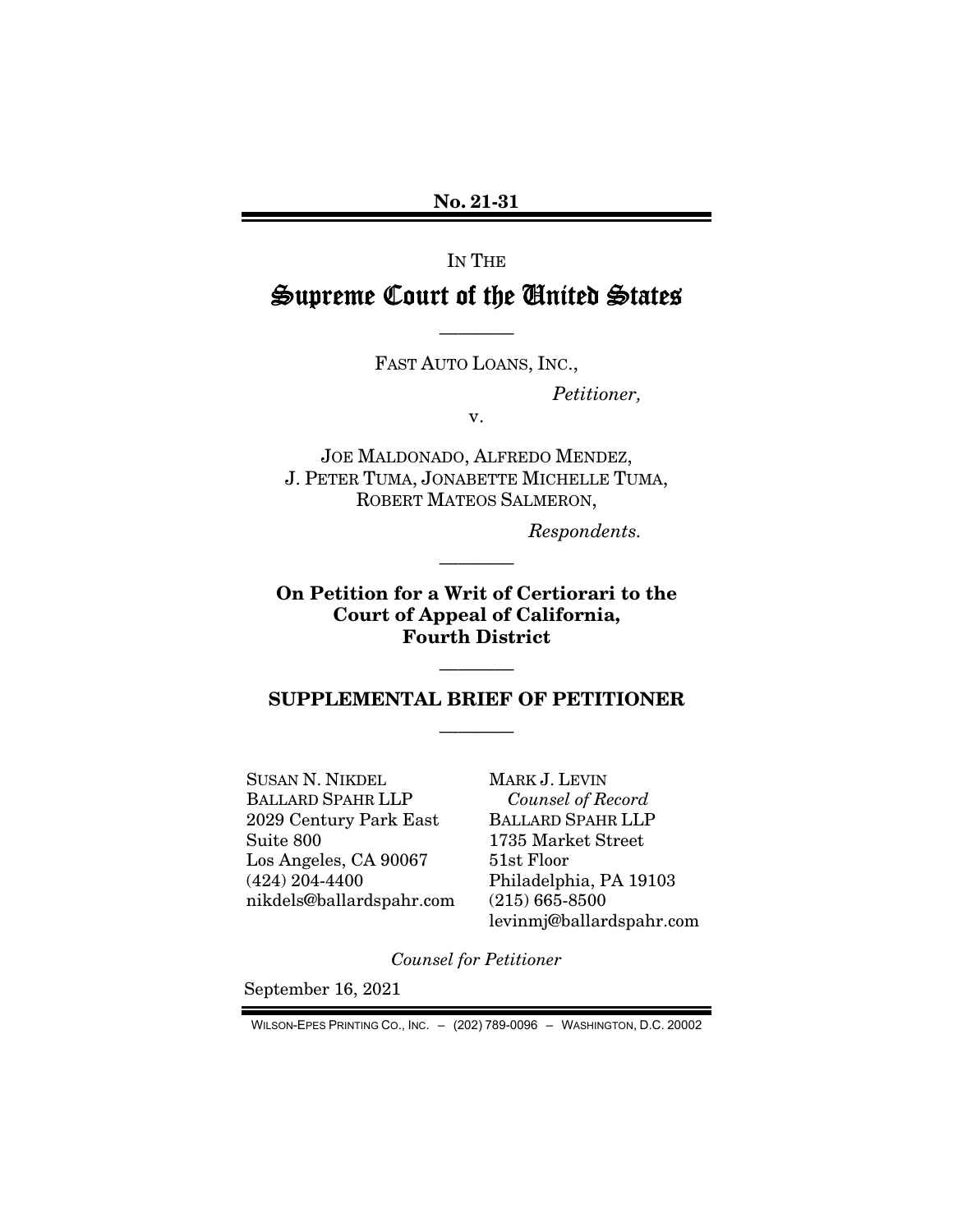### CORPORATE DISCLOSURE STATEMENT

The corporate disclosure statement for Petitioner was set forth at page ii of the Petition for Writ of Certiorari and there are no changes to that statement.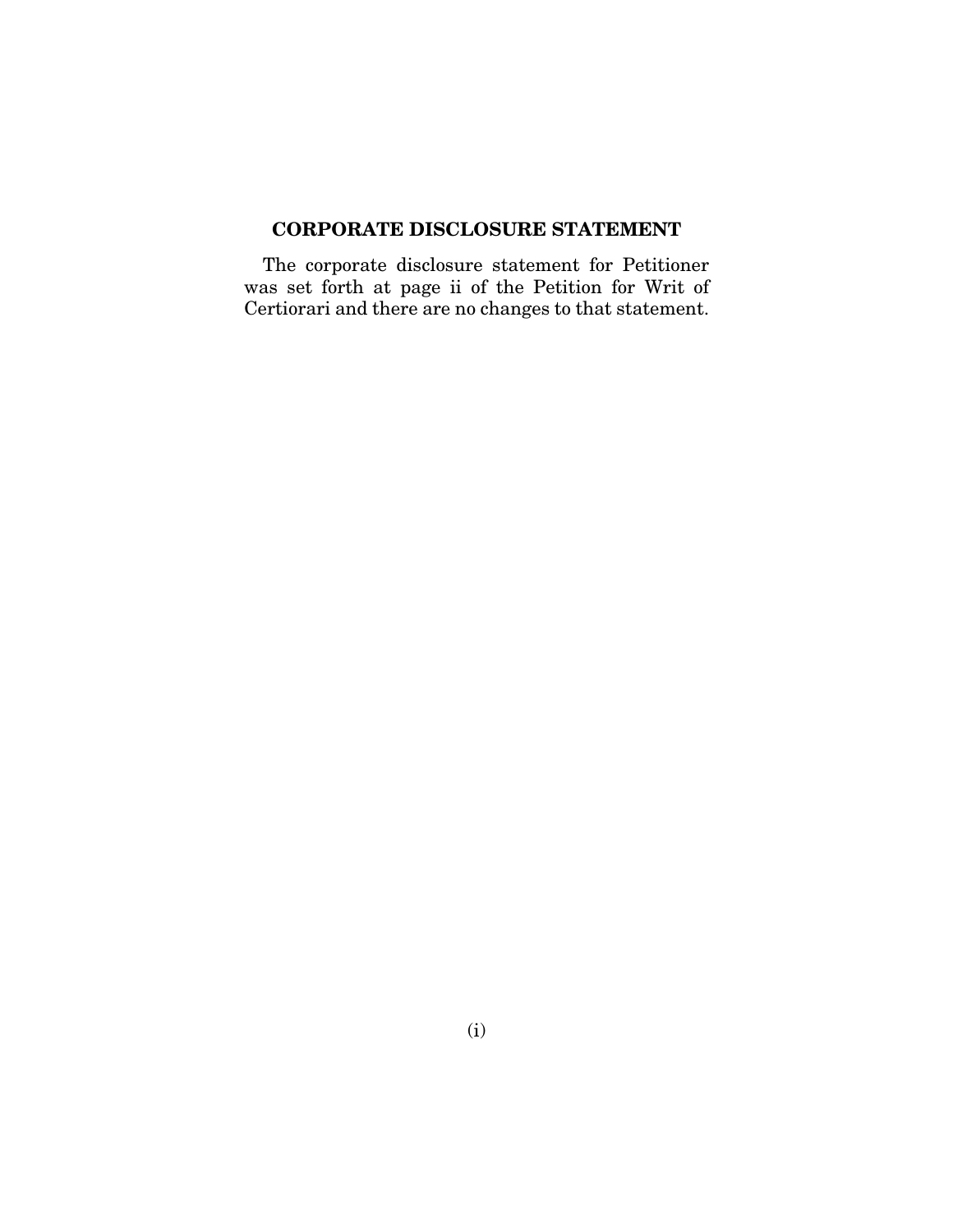#### TABLE OF AUTHORITIES

## FEDERAL CASES Page(s) *AT&T Mobility LLC v. Concepcion*, 563 U.S. 333 (2011) ................................... 2 *Epic Systems Corp. v. Lewis*, 138 S. Ct. 1612 (2018) ............................... 3 *Hodges v. Comcast Cable Communications, LLC,*  No. 19-16483, 2021 U.S. App. LEXIS 27268 (9th Cir. Sept. 10, 2021) ...*passim*

### STATE CASES

| Maldonado v. Fast Auto Loans, Inc., |  |
|-------------------------------------|--|
| 60 Cal. App. 5th 710 (Cal. Ct. App. |  |
|                                     |  |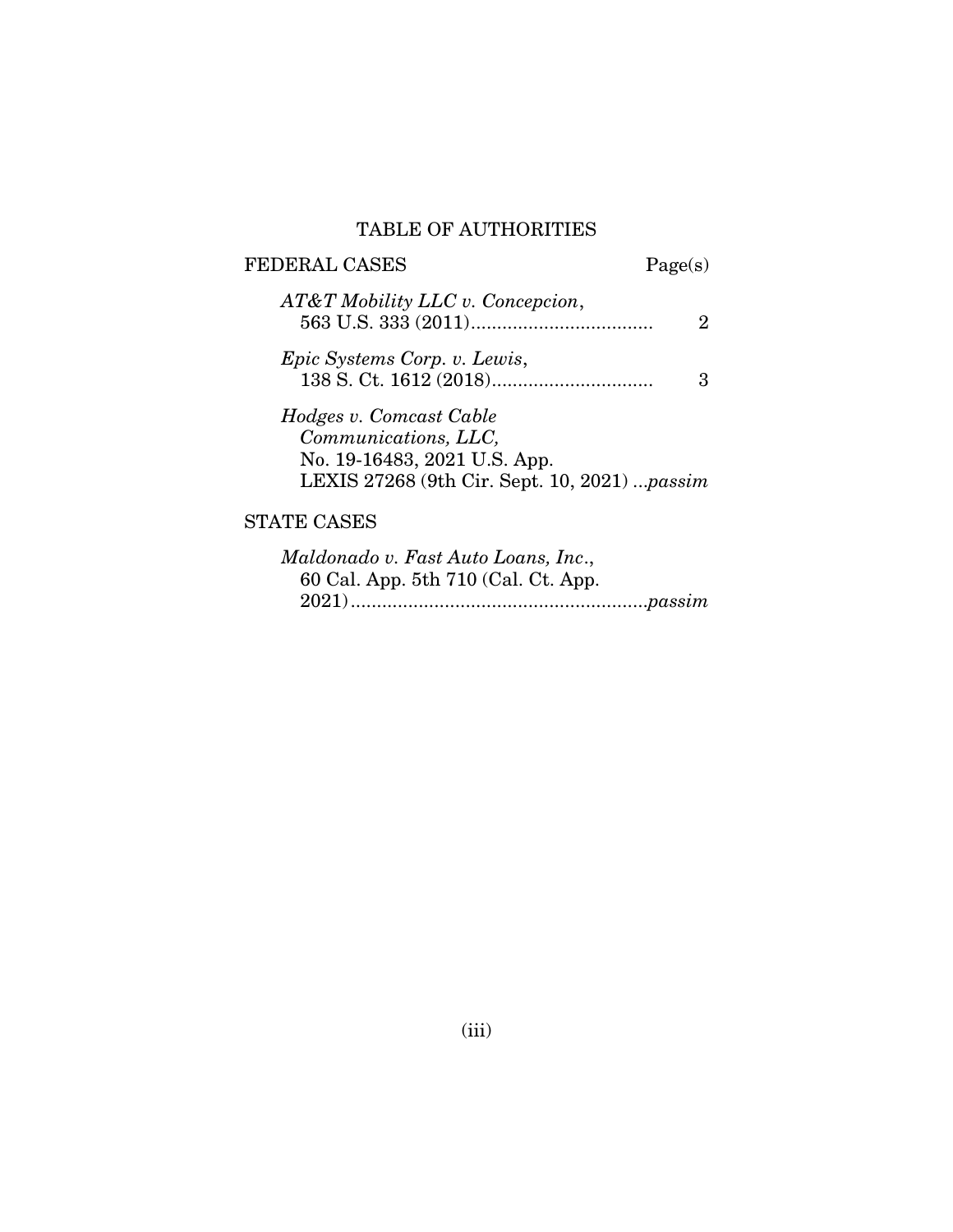#### SUPPLEMENTAL BRIEF OF PETITIONER

Pursuant to Supreme Court Rule 15.8, petitioner Fast Auto Loans, Inc. brings to the Court's attention the opinion of the United States Court of Appeals for the Ninth Circuit in *Hodges v. Comcast Cable Communications, LLC.*, No. 19-16483, 2021 U.S. App. LEXIS 27268 (9th Cir. Sept. 10, 2021). *Hodges* held that the California Court of Appeal's decision in *Maldonado v. Fast Auto Loans, Inc.,* 60 Cal. App. 5th 710 (Cal. Ct. App. 2021)—the decision that is the subject of this Petition—was "clearly wrong" and that "the *McGill* rule is preempted by the FAA." *Id.* at \*24, 28. It thus strongly supports the grant of review in this case.

The plaintiff in *Hodges* brought a class action against Comcast for allegedly violating California's Unfair Competition Law and other state statutes and sought public injunctive relief among other remedies. *Id.* at \*5-6. The district court denied Comcast's motion to compel individual arbitration on the ground that its arbitration provision violated California's *McGill* rule. *Id.* at \*7. Comcast appealed, and the plaintiff relied heavily on *Maldonado* in arguing that the district court's ruling should be affirmed. However, the Ninth Circuit panel, finding that the *Maldonado* court's analysis of the *McGill* rule was "flawed" and "plainly incorrect," *id.* at \*23-24, and that the plaintiff's reliance on *Maldonado* was "unavailing," *id.* at \*21, reversed the district court and instructed it to grant Comcast's motion and compel arbitration. *Id.* at \*34.

The appeals court found that the *Maldonado* court erroneously broadened the scope of the *McGill* rule to "forbid[] waiving claims for prospective injunctive relief against unlawful conduct even if . . . the implementation of such an injunction would require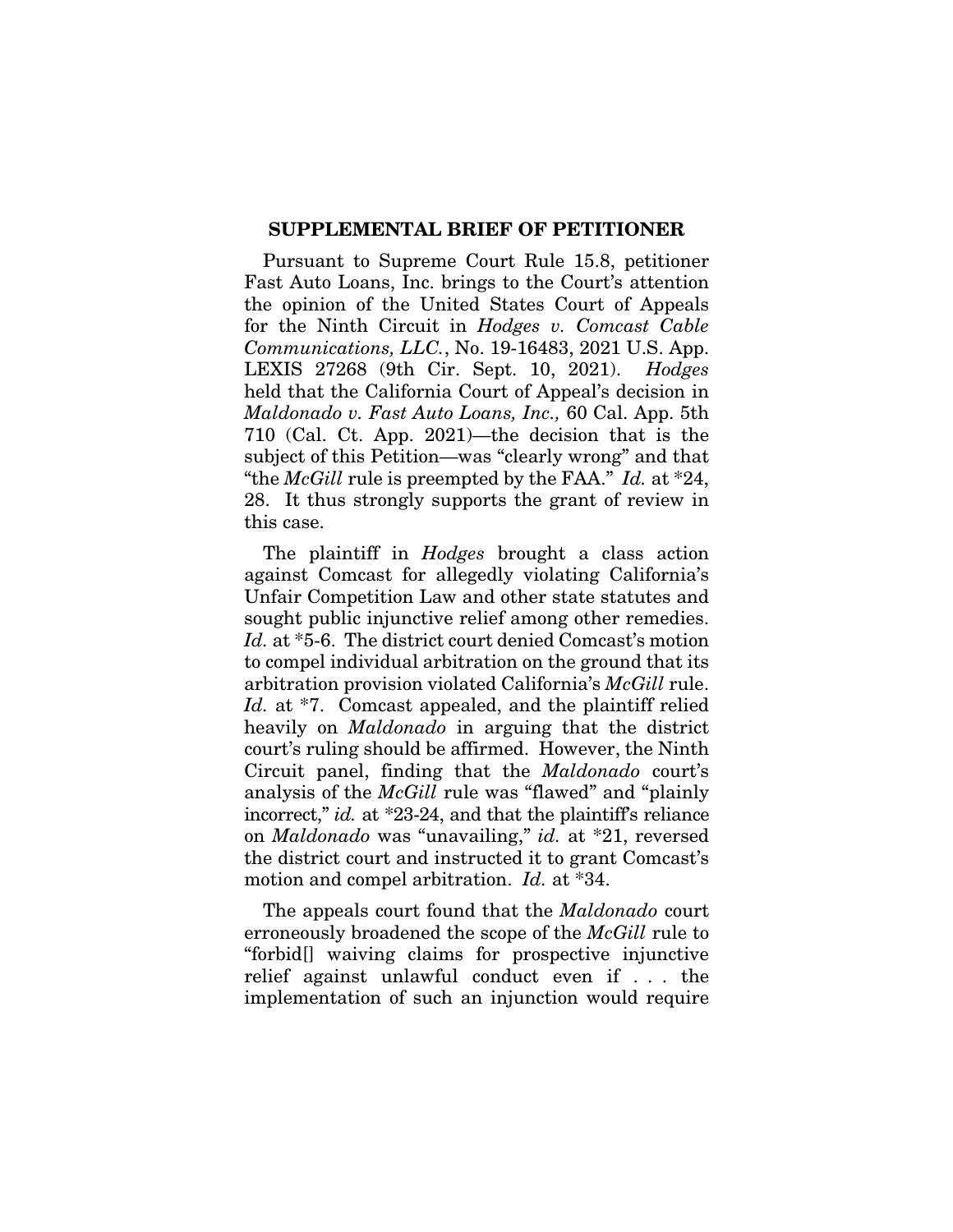evaluation of the individual claims of numerous nonparties." *Id.* at \*28-29. This "expansion of the *McGill* rule," it concluded, "is preempted by the FAA." *Id.* at \*27-28.

As the court explained, *Maldonado* held that "an injunction aimed at preventing 'unconscionable' loan agreements with excessive interest rates was public injunctive relief." *Id.* at \*23. But under California law, "determining whether any particular future loan agreement was unconscionable due to its interest rate would require an individualized inquiry that considers whether, 'under the circumstances of the case, taking into account the bargaining process and prevailing market conditions—a particular rate was 'overly harsh,' unduly oppressive,' or 'so one-sided as to shock the conscience.'" *Id.* at \*25 (citation omitted). Accordingly, under the "broader version of the *McGill* rule embraced in . . . *Maldonado*," *id.* at \*28, implementation of an "injunction[] regulating the drafting and substantive terms of actual contracts with innumerable different persons . . . would require a level of procedural complexity that is inherently incompatible 'with the informal, bilateral nature of traditional consumer arbitration' . . . and with the 'efficient streamlined procedures' that the FAA seeks to protect." *Id.* at \*29, citing, *inter alia*, *AT&T Mobility LLC v. Concepcion*, 563 U.S. 333, 344 (2011). The *Hodges* court further emphasized:

[I]njunctions are not simply words on a page, and their compatibility with bilateral arbitration must be evaluated in light of how they would actually be *implemented* . . . . By insisting that contracting parties may not waive a form of relief that is fundamentally incompatible with the sort of simplified proce-